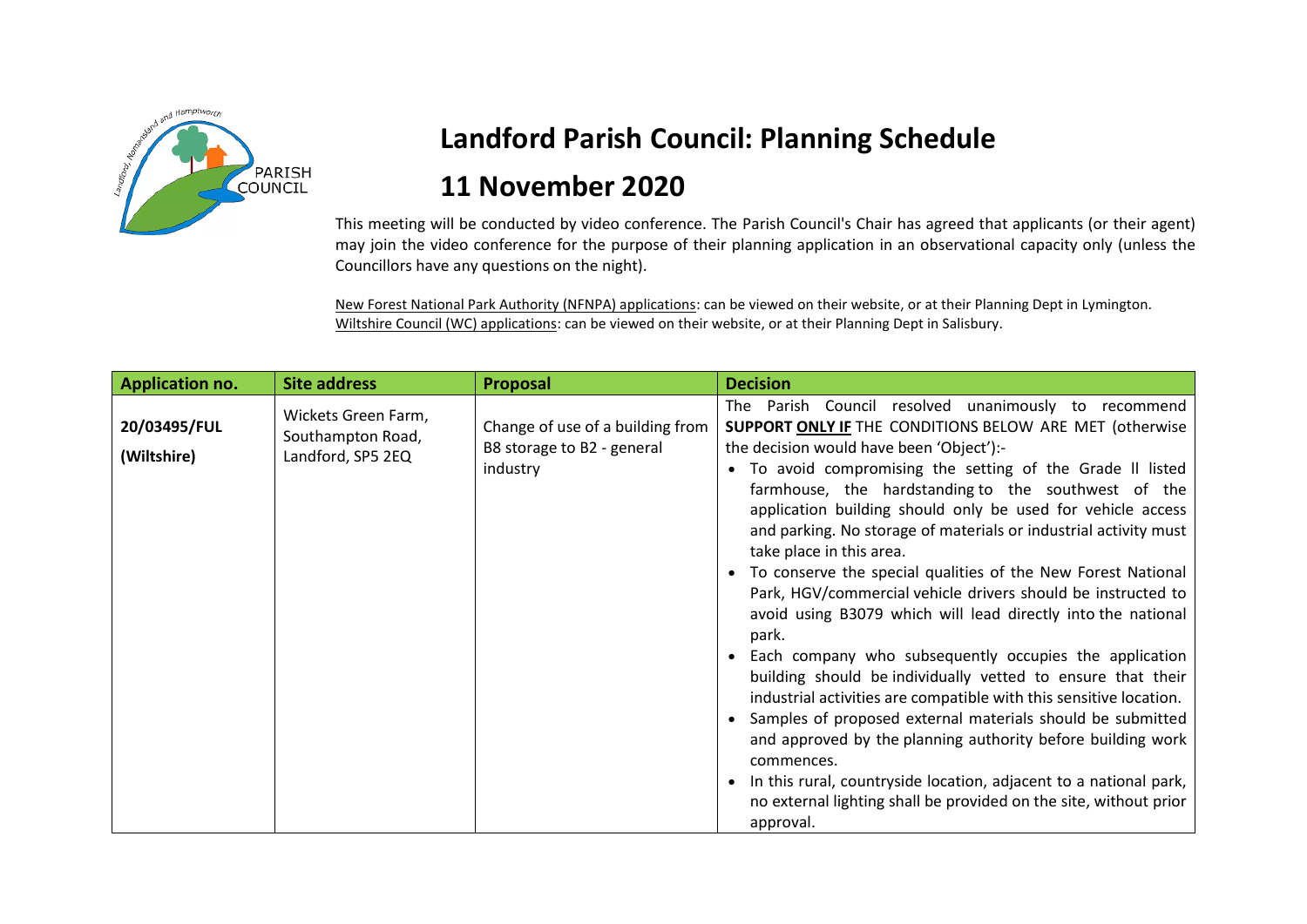|                     |                                                                   |                                                                                                                                                                                                                                                                                       | • Prior to any work commencing, an ecology assessment will be<br>required to establish, within this open building, the presence of<br>any nesting birds, bat roosts or other wildlife.                                                                                                                                                                                                                                                                                                                                                                                                                                                                                                                                                                                                                                                                                                    |
|---------------------|-------------------------------------------------------------------|---------------------------------------------------------------------------------------------------------------------------------------------------------------------------------------------------------------------------------------------------------------------------------------|-------------------------------------------------------------------------------------------------------------------------------------------------------------------------------------------------------------------------------------------------------------------------------------------------------------------------------------------------------------------------------------------------------------------------------------------------------------------------------------------------------------------------------------------------------------------------------------------------------------------------------------------------------------------------------------------------------------------------------------------------------------------------------------------------------------------------------------------------------------------------------------------|
| 20/00720<br>(NFNPA) | Tyneham House, North<br>Lane, Nomansland,<br>Salisbury, SP5 2BU   | Single storey extension; First<br>floor extension Pitched roof to<br>existing flat roof dormer; Porch;<br>Proposal:<br>Lantern light to existing single<br>storey extension; cladding;<br>outbuilding; 1.4m high<br>boundary<br>wall with 1.8m high brick piers<br>and entrance gates | The Parish Council resolved unanimously to recommend No. 1. We<br>recommend PERMISSION, for the reasons listed below, but would<br>accept the decision reached by the National Park Authority's<br>Officers under their delegated powers.<br>It is suggested that appropriate conditions be attached to the<br>planning approval:-<br>• To ensure that colours and materials for the walls and roofs are<br>suitable, samples should be submitted and approved before<br>construction takes place.<br>• Details of the proposed hedging to be planted behind the front<br>boundary wall should be submitted, in order to ensure that<br>appropriate native hedging is planted.<br>. No external lighting has been requested, therefore any proposed<br>external lighting should be the subject of a future application.<br>The Parish Council resolved unanimously to recommend No. 5. We |
| 20/00747<br>(NFNPA) | Forest View, Whitehorn<br>Drive, Landford, Salisbury,<br>SP5 2AX  | Insertion of 6no roof lights and<br>bifold doors                                                                                                                                                                                                                                      | are happy to accept the decision reached by the National Park<br>Authority's Officers under their delegated powers.<br>The proposed south-east facing rooflights are at a much higher<br>level than the lower neighbouring property to the south-east,<br>which may create issues regarding overlooking and loss of privacy.<br>It is also noted that the two larger south-east facing rooflights are<br>shown at different height locations on the first floor plan and<br>south-east elevation drawings.                                                                                                                                                                                                                                                                                                                                                                                |
| 20/00751<br>(NFNPA) | Laurel Cottage, Lyburn<br>Road, Nomansland,<br>Salisbury, SP5 2DD | Installation of bi-fold doors;<br>outbuilding with room over;<br>alterations to access                                                                                                                                                                                                | The Parish Council resolved unanimously to recommend No. 5<br>We are happy to accept the decision reached by the National Park<br>Authority's Officers under their delegated powers.<br>Landford Parish Council have the following comments to make:<br>• Brief details of proposed retaining walls, required as a result of<br>the ground level reduction, should be submitted for approval, with<br>particular reference to the finished height of the walls above the<br>higher ground level.<br>• An assessment should be made of the effect of proposed<br>excavation and construction work on the existing oak trees near<br>the eastern site boundary.                                                                                                                                                                                                                             |